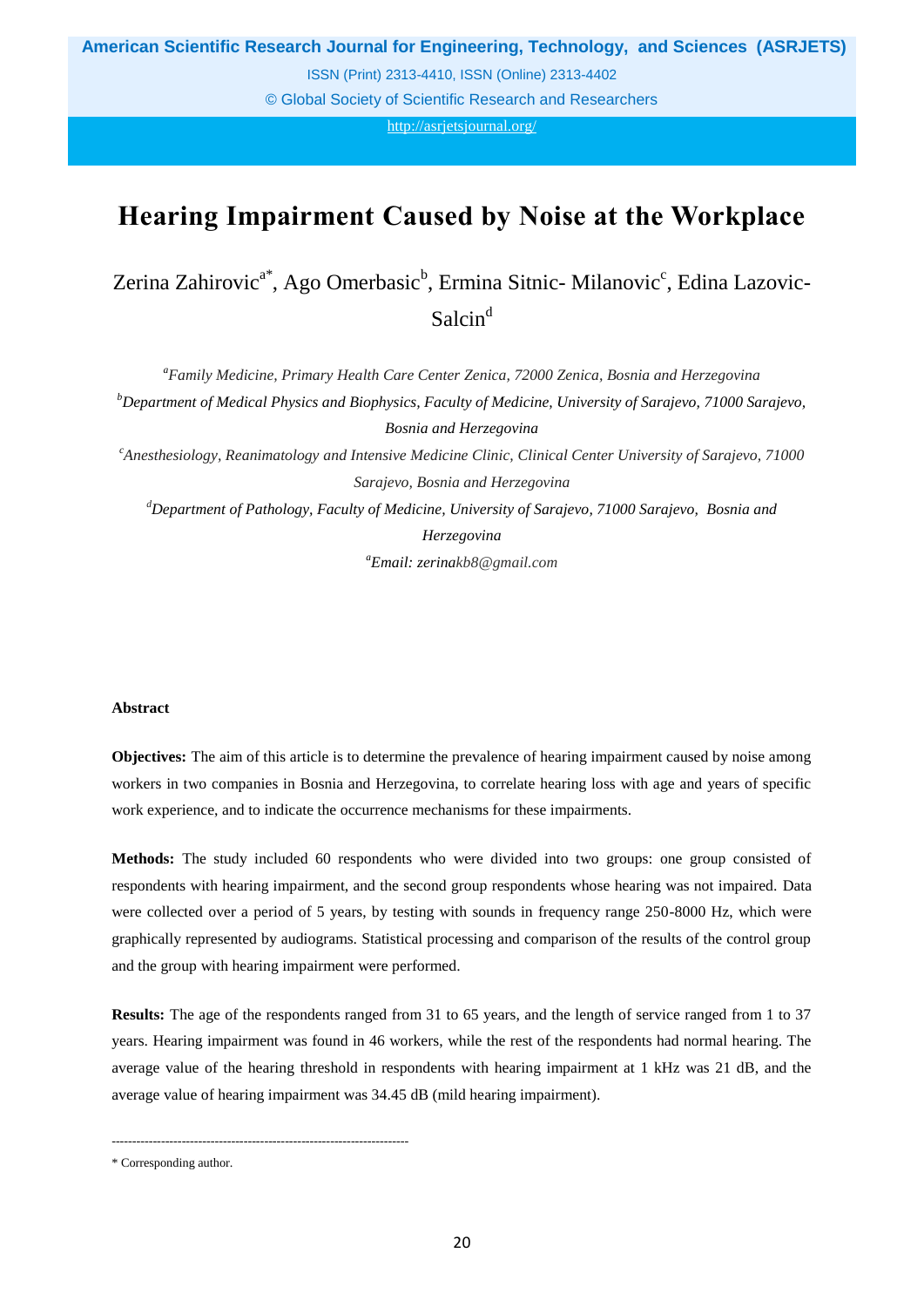Majority of workers have a mild degree of impairment. The largest differences in the audibility threshold between the two groups of workers with and without impairment were noticed at 4 kHz in the age group 46 to 55 years, and in the group with work experience from 21 to 30 years.

**Conclusion:** Workplace noise effects are most clear in the 4 kHz frequency range. The age of the respondents and the years of work experience are significantly correlated with the hearing impairment: older workers and workers with longer work experience have greater hearing impairments.

*Keywords:* hearing impairment; noise; presbycusis; work experience; scotum.

## **1. Introduction**

*Noise will become a danger to human health with which we will have to fight as with cholera or plague.* Roberta Koch, late 19<sup>th</sup> century All sounds that carry unwanted information, which can have various negative effects on human health are considered as noise. From the medical point of view, noise can be defined as a highintensity sound that is capable of producing impairment to the inner ear. 1 According to a report by the World Health Organization (WHO), noise is one of the three most dangerous pollutants in the human environment (along with air and hydro pollution). We will base our research on industrial noise, the noise generated by the work process in industry. According to WHO recommendations and estimates, the upper limit of industrial noise safety, for 8 working hours, is 85 dB, while the upper limit of domestic noise, outside working hours, is 45 dB (during sleep the upper limit is 35 dB).

| <b>Room type</b>                                                                  | Noise level (dB) |
|-----------------------------------------------------------------------------------|------------------|
| Conference room                                                                   | 35               |
| Office                                                                            | 40               |
| Laboratory, measuring rooms                                                       | 50               |
| Canteen                                                                           | 50               |
| Dressing room                                                                     | 55               |
| Workshop                                                                          | 60               |
| Manufacturing plant                                                               | 75               |
| Rooms with compressors and other machines (without<br>constantly present persons) | 90               |

#### **Table 1:** Recommended noise levels

Noise represent a significant problem of modern man who is, due to technological development and modernization of industry and transport, increasingly exposed to many harmful effects that noise has on hearing, but also on other organic systems. A particularly risky group is the working population who are employed in various industrial facilities and construction companies, and are exposed to noise for many years during eight working hours. Therefore, it is important to identify and prove the harmful effects of noise on human health and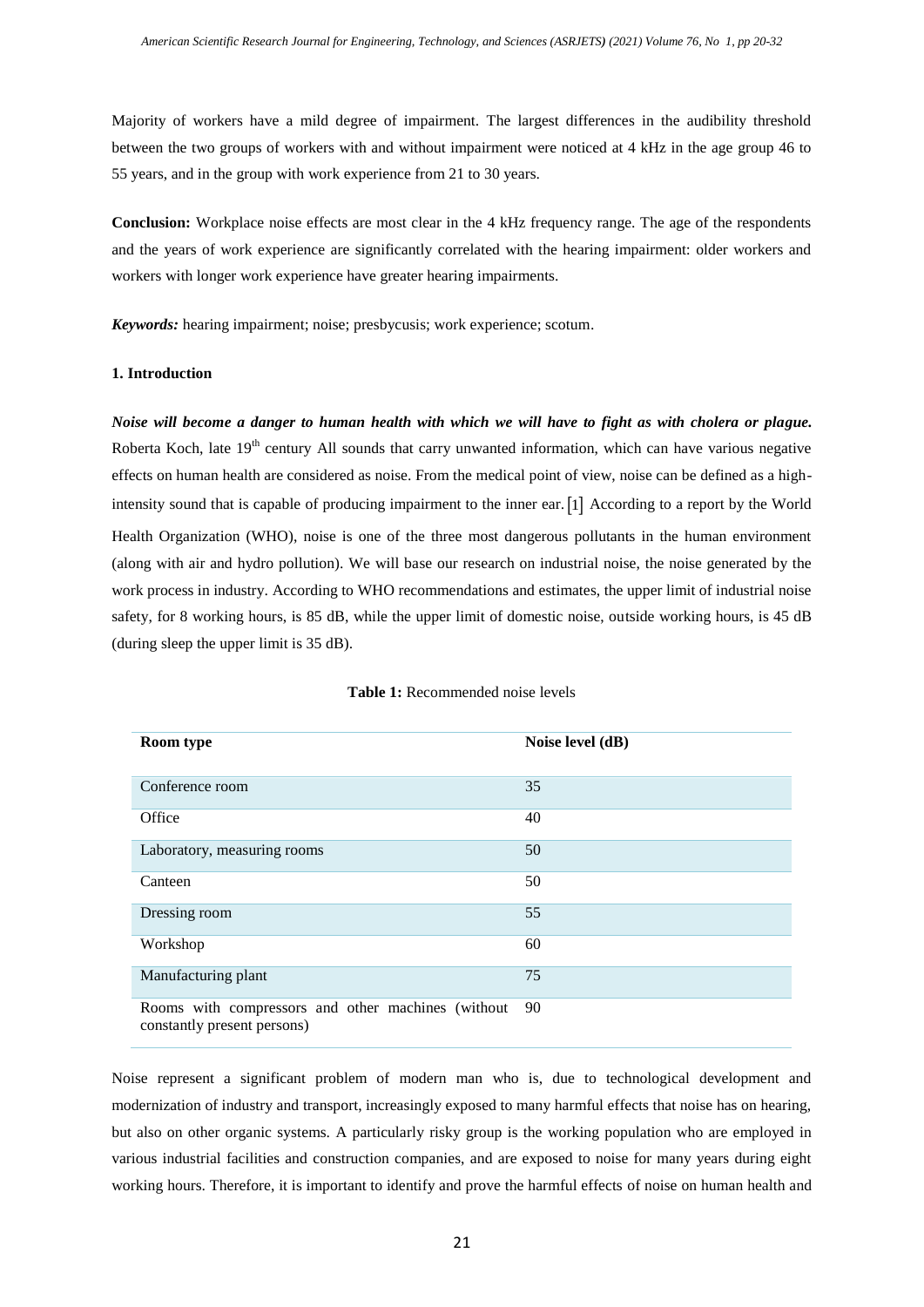hearing impairment, and in this manner draw attention to the need for preventive measures to protect hearing and adequate treatment of patients with hearing impairment. *The direct consequences of noise* on the health of workers are partial deafness, deafness, tinnitus, various speech disorders and the occurrence of communication problems, problems with balance, both when standing and walking. *Indirect consequences of noise* are neurovegetative reactions (hypertension, endocrinological and other metabolic disorders), fatigue, irritability, and decreased work capability. Noise affects the sleep cycle: it leads to sleep disorders (shortened REM phase after noise exposure). Noise disrupts everyday activities, especially when performing complex mental activities. It leads to a feeling of helplessness, similar to that in depressed patients, resulting in increased and frequent mistakes in performing daily tasks. The consequences of noise exposure are also conduct disorders that manifest as aggression and social isolation. Robert Koch's predictions from the end of the 19<sup>th</sup> century that noise would become a danger to human health that we would have to fight, such as cholera or plague, came true. Measurement and assessment of noise levels can be performed subjectively or objectively. Subjective assessment of excessive noise is considered to be that noise that is so loud that it is impossible to communicate in a normal tone in the workroom at a distance of 1 to 2 meters. Objective evaluation is performed with sound intensity measuring devices. It is a measurement technique based on recording sound with instruments that have filters for sound frequency evaluation. According to that, excessive noise is considered to be a sound intensity level higher than 85 dB during eight hours. The noise intensity level is expressed in dB, and is defined as the ratio of the logarithms of the two intensities

$$
L = 10 \log \frac{I}{I_0} \text{ (dB)}.
$$

In the measurements we often have a variable noise level, and, therefore, an *equivalent noise level* is defined: a constant noise level that would at the same time have the same effect on a person as the observed variable noise. The equivalent noise level is calculated by the formula

$$
L_{Aeq,T} = 10 \cdot \lg \left[ \frac{1}{T} \int_{0}^{T} \frac{p_A^{2}(t)}{p_0^{2}} dt \right] =
$$
  
= 10 \cdot \lg \left[ \frac{1}{T} \int\_{0}^{T} 10^{0.1 \cdot L\_A(t)} dt \right] (dB)

*T*- measurement time, -  $p_{A}(t)$  current sound pressure value, -  $L_{A}(t)$  variable noise intensity level.

$$
p_0=20 \text{ }\mu\text{Pa}.
$$

In practice, the time interval of noise exposure *T* is divided into a series of intervals in which it is possible to consider the noise level constant, so the equivalent noise level is calculated by the formula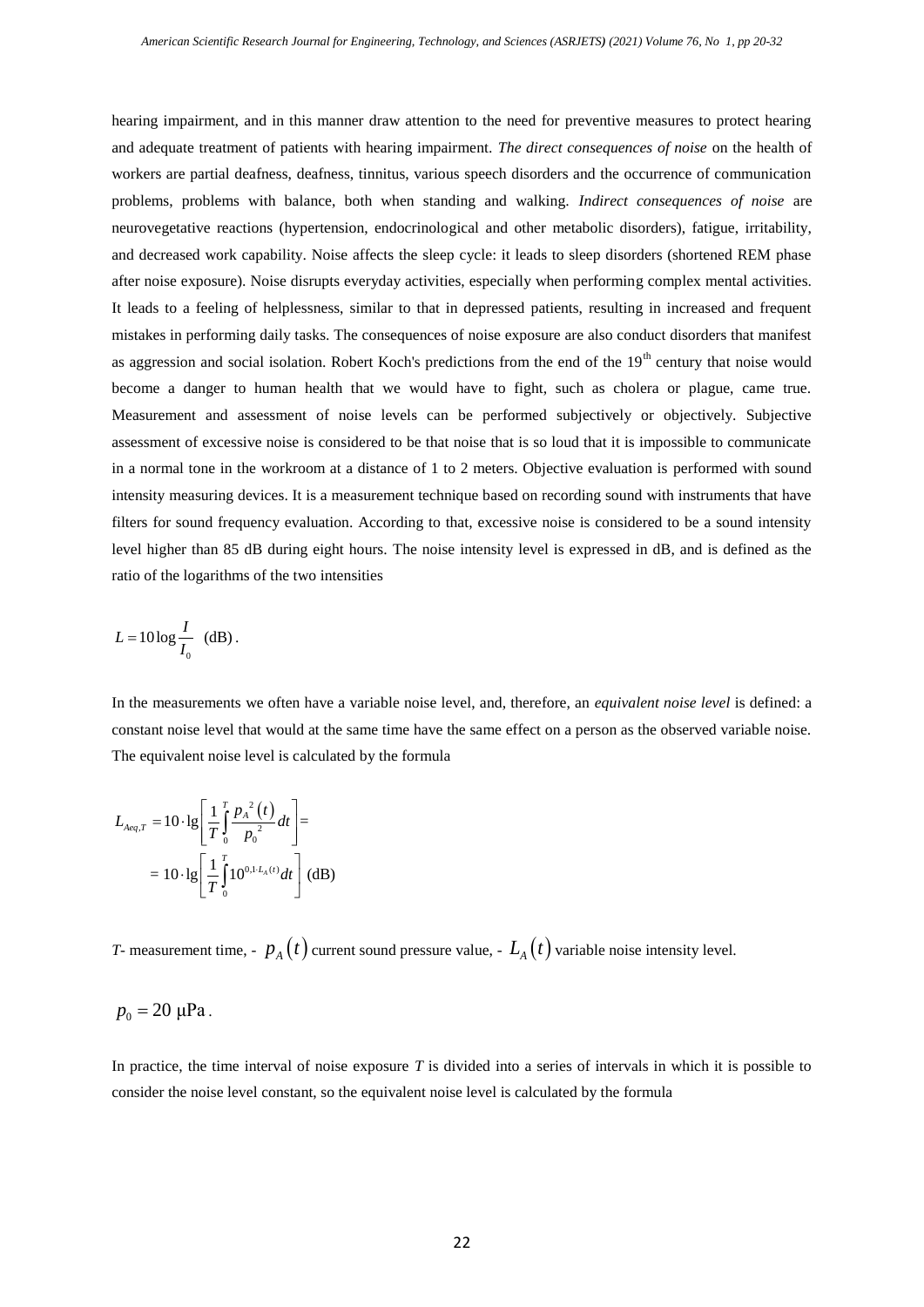$$
L_{Aeq} = 10 \cdot \lg \left[ \frac{1}{T} \int_{0}^{T} \frac{p_A^{2}(t)}{p_0^{2}} dt \right] =
$$
  
= 10 \cdot \lg \left[ \frac{1}{T} \sum\_{i=1}^{n} (t\_i \cdot 10^{0,1-L\_{A\_i}}) \right] (dB)

- $n -$  number of time intervals in which the noise level is constant,
- $T = \sum t_i$  total time of noise exposure,  $L_{A_i}$  average noise level in a given time interval  $t_i$ .

The pathogenesis of acoustic trauma of the inner ear involves several mechanisms:

- a. *Hypoxia due to spasm of the auditory artery* noise affects the autonomic nervous system and leads to an increase in sympathetic tone, which causes spasm of the artery that feeds the receptor cells of the Corti's organ. Measurements showed that hearing impairment first occurs in the 4 kHz frequency range  $\lceil 2 \rceil$ .
- b. *Excessive stimulation of receptor cells* leads to the production of reactive oxygen containing molecules which causes oxidative cell death. In some experiments performed on animals, the positive effect of antioxidants on hearing preservation has been proven, even when the animals have been exposed to excessive noise. Cell impairment can only result in fatigue and exhaustion of cells with hairs or their death  $\left[3, 4\right]$ .
- c. *Nerve impairment in the case of acute acoustic trauma* is caused by rupture of postsynaptic dendrites due to overstimulation, known as excitotoxicity. This impairment usually heals within five days and the synapse functionality is restored. Repeated ruptures can cause irreversible hearing impairment. In addition, acoustic trauma can cause demyelination at specific places of the auditory nerve, thereby slowing the transmission of electrical signals from receptor cells to the auditory cortex  $\lceil 5 \rceil$ .

|   | Job description                                                                               | Maximum allowed<br>noise<br>level $L$ (dB) |
|---|-----------------------------------------------------------------------------------------------|--------------------------------------------|
|   | Demanding mental work                                                                         | 45                                         |
| 2 | Office work, school classes, doctors' offices                                                 | 55                                         |
| 3 | Mechanized office work, department stores                                                     | 65                                         |
| 4 | Physical work that requires attention, work that requires use<br>of hearing and sound signals | 70                                         |
|   | Less complex physical jobs that require attention and 75<br>caution                           |                                            |
| 6 | Routine physical work that requires accuracy and use of 80<br>hearing in the work process     |                                            |

# **Table 2:** Allowed noise level at different jobs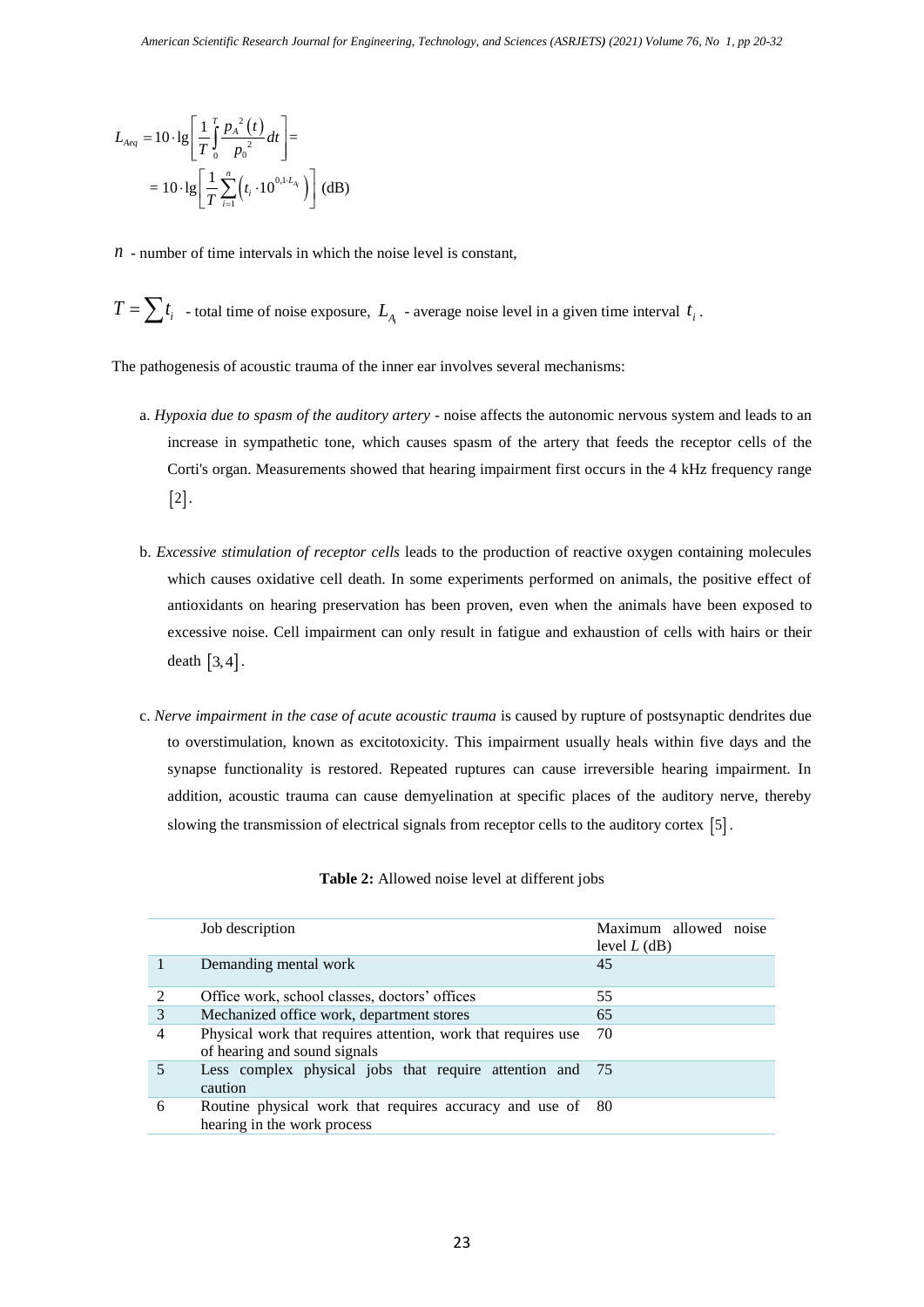Noise-induced hearing impairment leads to hearing loss at high frequencies of 3-4 kHz, especially at about 4 kHz, while some improvement is observed in the area of the highest frequencies. There are several reasons why this 4 kHz band is the most sensitive. Although the noise encompasses a wide frequency band, the resonance of the outer ear and ear canal has already amplified the noise in the 2-4 kHz range as the sound reaches the cohlee. Therefore, this area shows the greatest impairment due to noise exposure. Another reason is the position of high frequency sensitive receptor cells in the basal part of the cochlea

| Noise exposure time | $L_{A,eq}(dB)$<br>Noise level $L_{A,eq}(dB)$ |
|---------------------|----------------------------------------------|
| 25h                 | 80                                           |
| 8 h                 | 85                                           |
| 2 h 30 min          | 90                                           |
| 47 min              | 95                                           |
| $15 \text{ min}$    | 100                                          |
| 4 min               | 105                                          |
| 1 min 30 s          | 110                                          |
| 28s                 | 115                                          |
| 9 s                 | 120                                          |

**Table 3:** Daily allowed noise leve

## **2. Metodology**

Hearing impairment measurement data, collected over a period of 5 years, were used in this paper. The parameters used in the analysis and data processing are: age, duration of total work experience, duration of specific work experience, degree of hearing impairment in the right and left ear, frequency to which hearing is preserved, scotoma, frequency at which scot occurs, hearing threshold, working place and working ability of employees. Audiometry is a method of hearing testing that is based on generating sound into some acoustic, pure tones of precisely determined frequency and intensity, which is conducted through the headphones to the ear of the respondent who needs to hear it. Tones of frequencies from 250 Hz to 8 kHz are examined, and the result is graphically presented by a finding - audiogram. The expected value is taken from the expected value of -10 dB to 20 dB at all frequencies, where the graph does not have to be a straight line (*"minimum auditory curve*"). An audiometer is a device that is used to practically determine the degree of hearing loss. 8 to 10 tons of different frequencies are examined, on the base of which an audiogram is made, which graphically shows hearing impairments in the areas of individual frequencies. When normalizing noise, we use a relation

 $L_{A} = N + 5$  (dB)

where  $N = 85$  dB for eight-hour working hours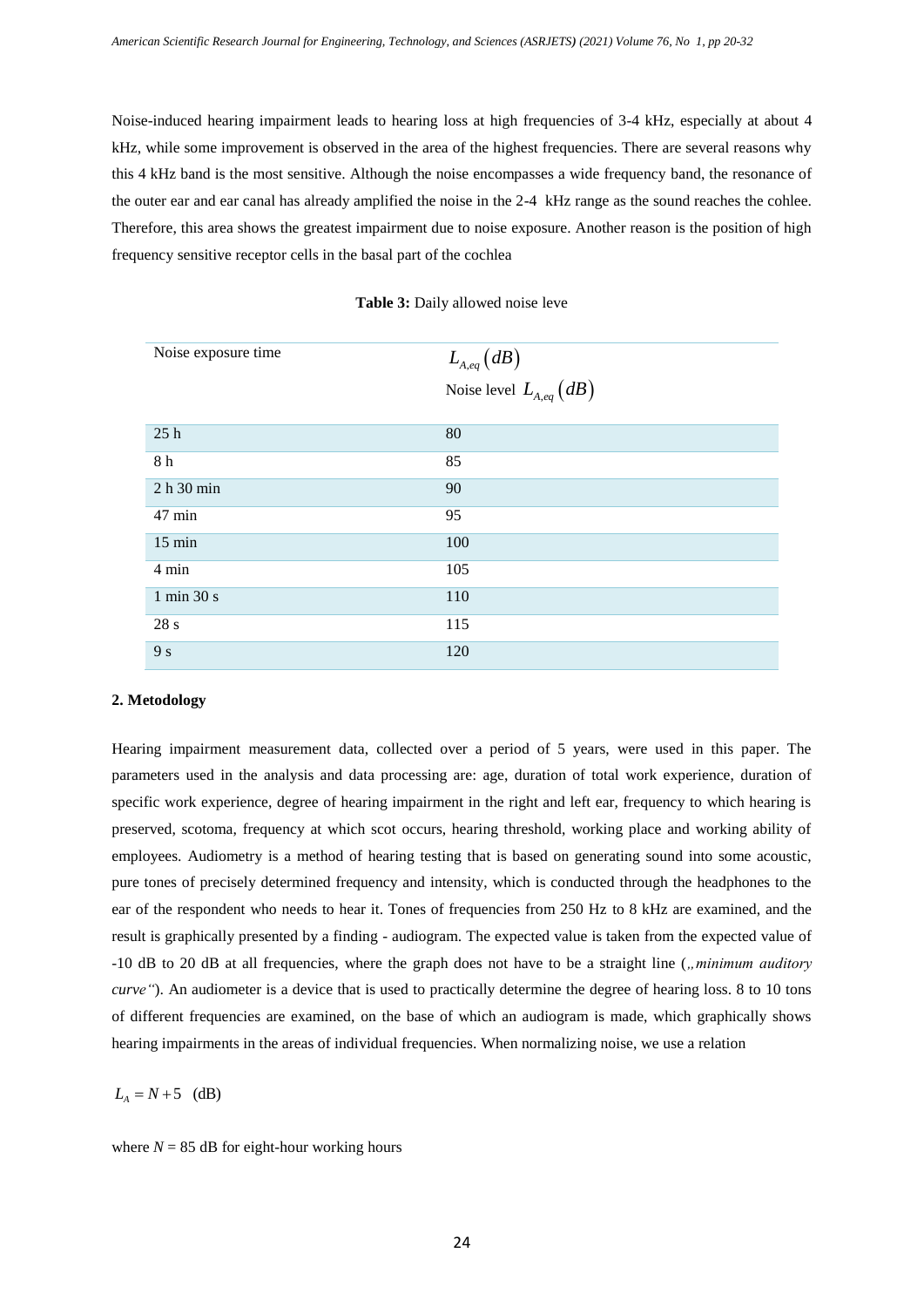| N             |               | $L4$ (dB) Effect of noise on a human                    |
|---------------|---------------|---------------------------------------------------------|
| 55            | 60            | Psychological action                                    |
|               | $55-85$ 60-90 | Serious psychological and neurovegetative interferences |
| 85            | 90            | Area of hearing impairment                              |
| $>115$ $>120$ |               | Area of acute hearing impairment                        |

## **Table 4:** Action of noise on a human

Statistical data processing was performed by standard statistical methods, and the obtained results are presented in tables and charts by number of cases, arithmetic means (X) with standard deviation (SD), standard error of arithmetic mean (SEM), mode, median, minimum and maximum value. Student 's  $t$  - test,  $\chi^2$  - test and correlation method were used to determine the difference between groups. The value of  $p<0.05$  was considered statistically significant. We used Microsoft Excel from the Microsoft Office 2010 software package for data processing. Analyzing the difference in the specific work experience of respondents with hearing impairment and respondents without hearing impairment, using the *t*-test of arithmetic mean differences, it was found that the *t*-value is equal to 5, which is greater than the limit value *t*=2, for the number of degrees of freedom 58 and *p*<0.005, we reject the null hypothesis and accept the alternative with error *p*<0.05 and certainty *P*>95%. The determined difference in the average values of the years of specific work experience in affected and nonaffected respondents is statistically significant, which means that the frequency of hearing impairment increases with increasing years of work experience.

| Hearing impairment degree in affected group |        |  |
|---------------------------------------------|--------|--|
| Mean                                        | 32.457 |  |
| <b>SEM</b>                                  | 1.415  |  |
| Median                                      | 28.7   |  |
| Mode                                        | 22.5   |  |
| <b>SD</b>                                   | 9.594  |  |
| Min                                         | 21.2   |  |
| Max                                         | 56.2   |  |
| Total                                       | 46     |  |

**Table 7:** Descriptive statistics of hearing impairment degree in affected group

The degree of correlation between hearing impairment and specific work experience of the respondents is 0.578 (moderate to strong association). The degree of correlation between hearing impairment and the age of the respondents is 0.43 (weak to moderate association).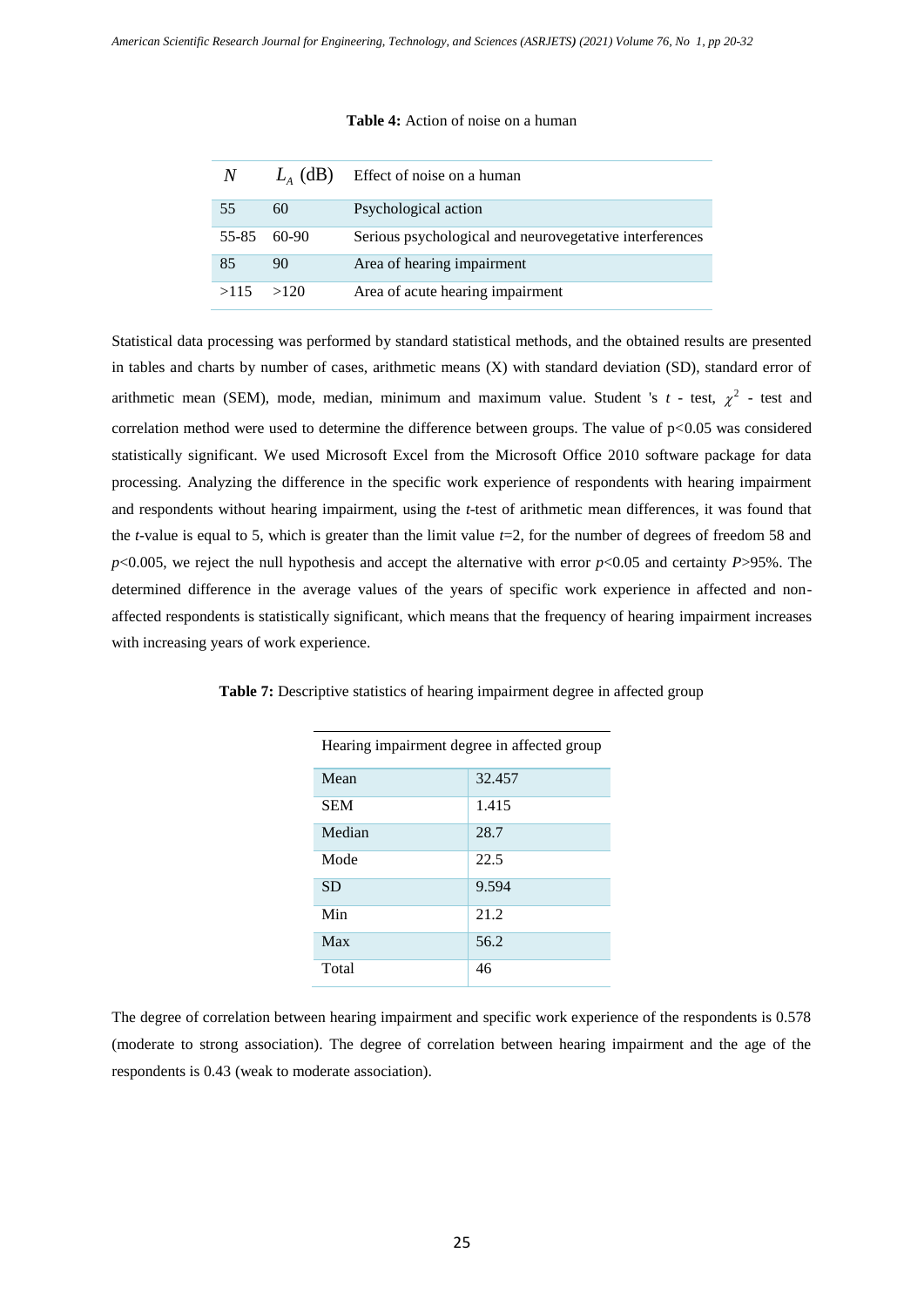| Hearing threshold of affected group |        | Hearing threshold of control group |        |
|-------------------------------------|--------|------------------------------------|--------|
| Mean                                | 21,087 | Mean                               | 16,786 |
| <b>SEM</b>                          | 1,262  | <b>SEM</b>                         | 1,125  |
| Median                              | 20     | Median                             | 17,5   |
| Mode                                | 20     | Mode                               | 20     |
| <b>SD</b>                           | 8,558  | <b>SD</b>                          | 4,209  |
| Min                                 | 10     | Min                                | 5      |
| Max                                 | 55     | Max                                | 20     |
| Total                               | 46     | Total                              | 14     |

Analyzing the difference in the hearing thresholds of respondents with hearing impairment and respondents without hearing impairment, using the *t*-test of the difference of arithmetic means, it was found that the *t*-value is equal to 1.8 which is less than the limit value  $t=2$  for the number of degrees of freedom 58 and  $p=0.076$ , we accept the null hypothesis with error  $p<0.05$  and certainty  $P > 95\%$ . The determined difference in the average values of the hearing threshold in affected and non-affected respondents is not statistically significant*.* The degree of correlation between age and hearing threshold is 0.45 (*weak to moderate correlation*). The degree of correlation between the years of specific work experience and the audibility threshold is 0.44 (*weak to moderate correlation*).



**Figure 1:** Distribution of hearing of respondents based on the criterion of hearing impairment

Analyzing the distribution of the state of hearing of the respondents, using the  $\chi^2$  – test, it was determined that the  $\chi$  test value is equal to 37.07. Since the obtained test value is higher than the limit value of the test value = 7.815 for the number of degrees of freedom 3 and *p*<0,05, we reject the null hypothesis with error *p*<0,05 and certainty *P*>95%. The obtained distribution of the respondents according to the degree of impairment differs statistically significantly from the distribution that we would expect if the respondents were randomly distributed*.*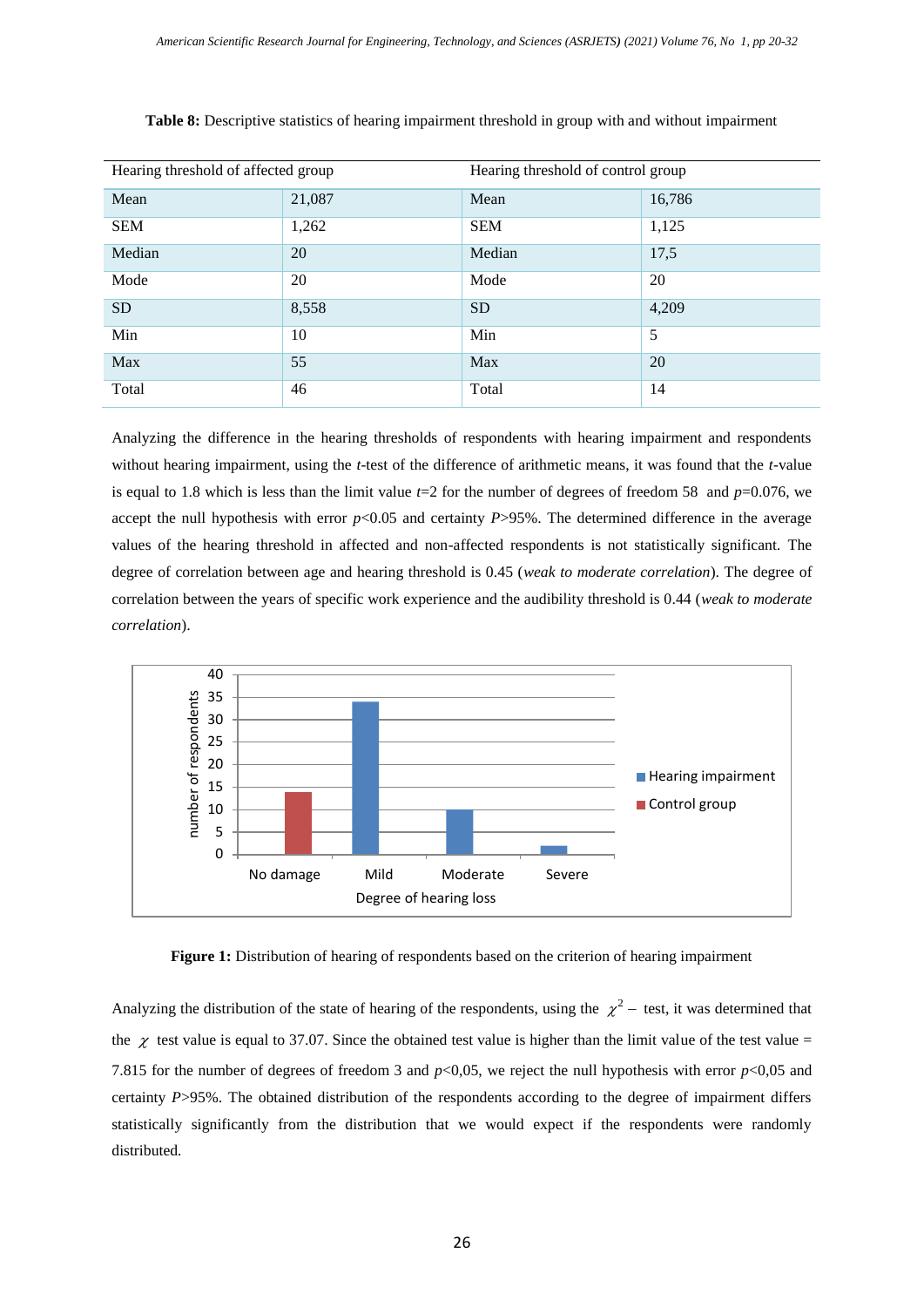

**Figure 2:** Distribution of hearing impairment in total sample in correlation to specific work experience

Analyzing the distribution of hearing impairment of the respondents in the total sample in relation to the specific work experience, using the  $\chi^2$  – test, it was found that the test value  $\chi$  is equal to 21.96. Since the obtained test value is higher than the limit  $\chi$  value test = 16.9 for the number of degrees of freedom 3 and *p*<0.05, we reject the null hypothesis with error  $p<0.05$  and certainty  $P>95\%$ . The obtained distribution of the respondents' hearing impairment differs statistically significantly from the distribution that we would expect if the respondents were randomly distributed. Analyzing the distribution of scotoma frequency among workers with hearing impairment according to age, using the  $\chi^2$  – test, it was determined that the  $\chi$  test value is equal to 15.51. Since the obtained value is higher than the limit value  $\chi$  test = 12.59 for the number of degrees of freedom 6 and *p*=0.017, we reject the null hypothesis with an error of *p*<0.05 and certainty *P*>95%.



**Figure 3:** Distribution of scotoma frequency among workers with hearing impairment according to age

The resulting distribution of scotoma frequency among workers with hearing impairment differs statistically significantly from the distribution we would expect if respondents were randomly distributed. Analyzing the distribution of respondents with impairment in relation to the frequency at which hearing loss begins and the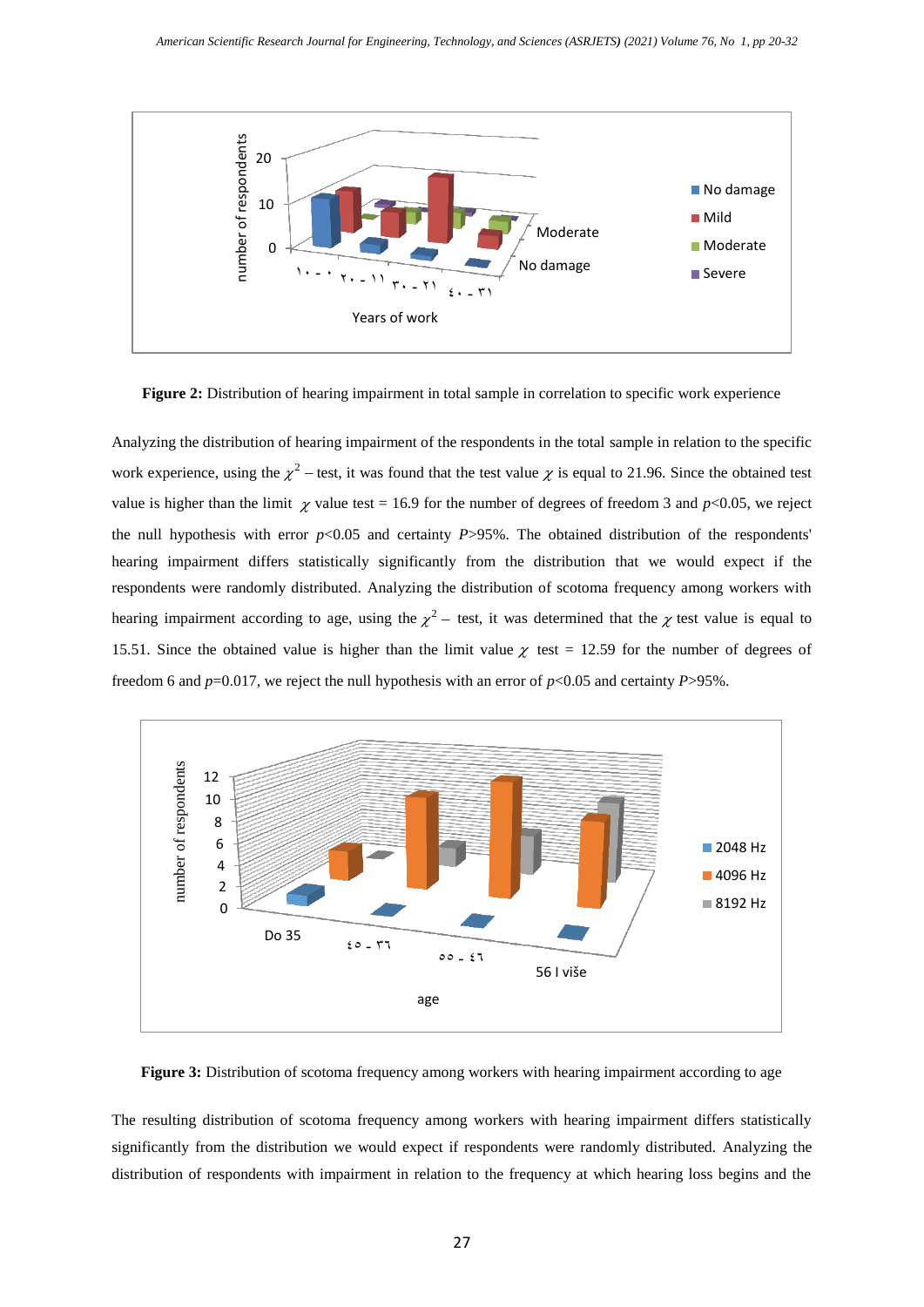length of specific work experience, using the  $\chi^2$  – test, it was determined that the  $\chi$  test value is equal to 4.28. Since the obtained chi test value is less than the limit value  $\chi$  test = 7.82 for the number of degrees of freedom 3 and the *p* value is 0.233, we accept the null hypothesis with error *p*<0.05 and certainty *P*>95%. The obtained distribution of respondents with hearing impairment in relation to the frequency at which hearing loss begins and the length of specific work experience does not differ statistically significantly from the distribution we would expect if the respondents were randomly distributed.



**Figure 4:** Distribution of workers with impairment in relation to frequency at which hearing loss begins and the length of specific work experience

| Hearing impairment (dB) | Scotoma frequency (Hz) | Frequency of hearing loss<br>beginning (Hz) |
|-------------------------|------------------------|---------------------------------------------|
| 40                      | 8192                   | 1024                                        |
| 56.2                    | 4096                   | 128                                         |
| 40                      | 4096                   | 128                                         |
| 40                      | 4096                   | 128                                         |
| 41.2                    | 4096                   | 1024                                        |
| 43.7                    | 8192                   | 128                                         |
| 56.2                    | 4096                   | 128                                         |
| 42.5                    | 8192                   | 128                                         |
| 42.5                    | 8192                   | 512                                         |
| 45                      | 4096                   | 128                                         |
| 51.2                    | 8192                   | 128                                         |
| 52.5                    | 4096                   | 128                                         |
| 41.2                    | 4096                   | 2048                                        |

**Table 9:** Relation between hearing impairment, scotoma frequency and frequency of hearing loss beginning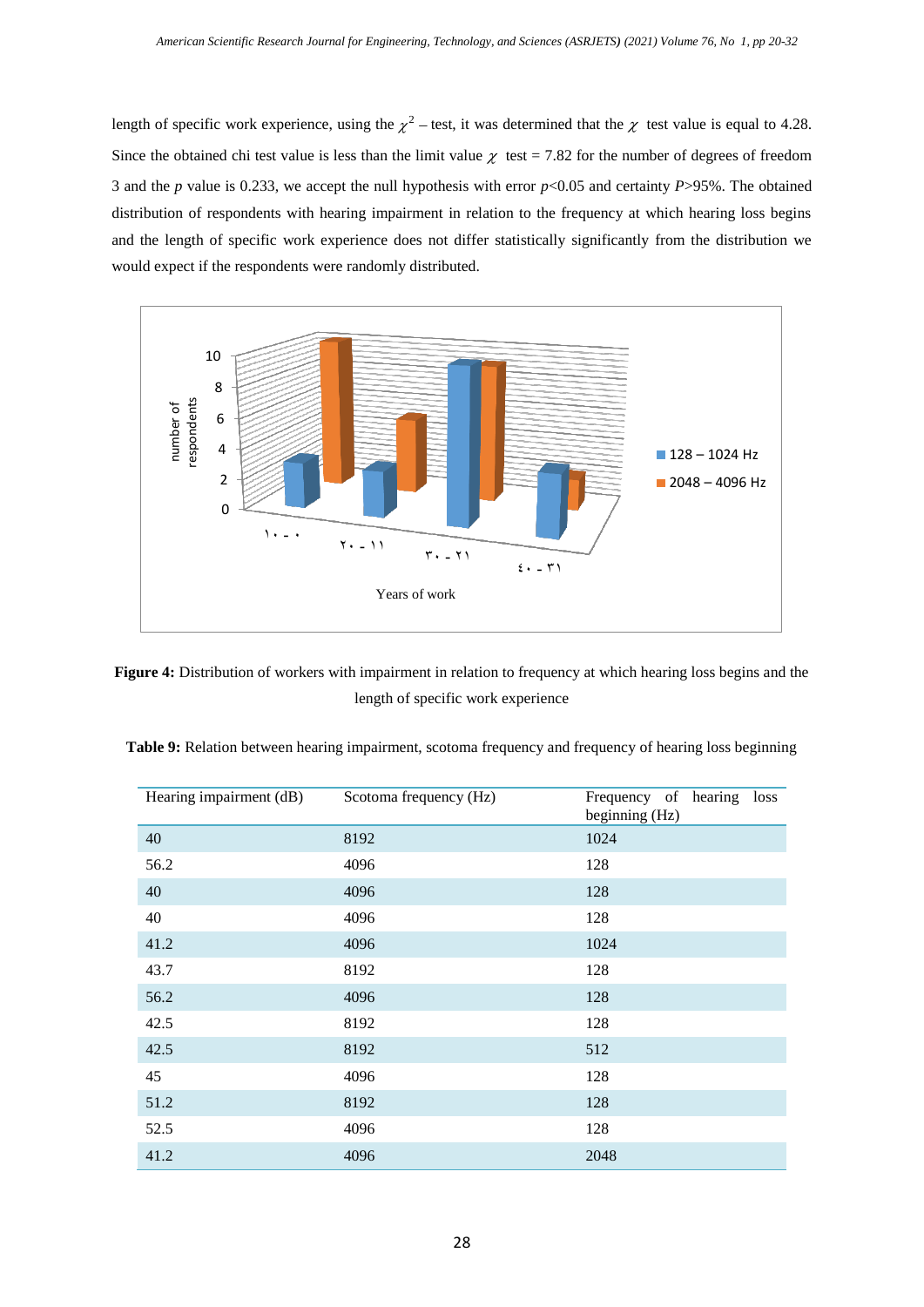The degree of correlation between the degree of hearing impairment in workers with moderate and severe impairment and the frequency of auditory scotoma is -0.209 (*negative weak association*). The degree of correlation between the degree of hearing impairment in workers with mild and severe impairment and the frequency of onset of hearing loss is -0.422 (*negative week to moderate association*).

## **3. Discusion**

The study included a total of 60 respondents who were exposed to noise during working hours. Hearing impairments were found in 46 workers who make up the affected group, while the remaining 14 workers did not have hearing impairments. In our study, the average age of workers with hearing impairment was 50.56 years (31-65 years), and the average age in the control group, a group without hearing impairment, was 35.78 years (26-51 years). The average length of service in the impaired group is 21 years (1-37 years), and the average length of service in the control group is 6 years (1-23 years). These results confirm the results of other authors who prove that the number and degree of hearing impairment of workers exposed to noise increases in proportion to age and exposure duration [6]. The average hearing impairment in the group of patients is 32.46 dB, which is defined as mild hearing impairment. The degree of correlation between hearing impairment and specific work experience is 0.58 (*moderate to strong association*), while the degree of correlation between hearing impairment and age is 0.43 (*weak to moderate association*). The results obtained correspond with the results obtained by Kerketta S., Gartia R. and Bagh S. in their 2012 study, investigating the effects of noise levels to which workers of an Indian surface mine are exposed  $[7]$ . The average hearing threshold in workers with hearing impairment in our study is 21 dB (10-55 dB), while the average hearing threshold of the control group is 16.79 dB (5-20 dB). The audibility threshold was taken for a frequency of 1 kHz. Analysis of the average values of the height of the hearing threshold indicates that the hearing threshold is higher in workers with hearing impairment compared to the control group, but using the Student t-test no statistically significant difference was determined, which means that there is no significant increase in the threshold. audibility at a frequency of 1 kHz. It has been proven that in the case of hearing impairment caused by noise, the impairment most often occurs in the range of 4 kHz, which can justify this result. The degree of correlation between age and audibility threshold is 0.45 (*weak to moderate correlation*), while the degree of correlation between years of specific work experience and audibility threshold is 0.44 (*weak to moderate correlation*). We can conclude that with increasing age and increasing years of specific work experience, the audibility threshold is raised, which has been proven in other previous studies. Namely, hearing is most sensitive at the age of about 20, and after that hearing progressively weakens, mostly at high frequencies. The results are confirmed by research in Zimbabwe on workers exposed to 102 dB of noise during eight-hour working hours, and research on blacksmith workers exposed to constant, excessive noise [8]. One large study was conducted in Germany in 2011 and included 29,644 workers employed on construction sites. Workers exposed to noise had higher hearing losses compared to those not exposed to noise, as well as the reference population according to ISO 1999. A higher predictor of hearing impairment is the duration of noise exposure than the noise level to which workers are exposed [9]. The results of our study showed that the majority of workers (67.39%) exposed to noise have a hearing loss at a frequency of 4096 Hz. Of the workers from this group, the largest number of them are aged between 46 and 55, while the largest number of workers with scotoma at 8192 Hz are aged 56 and over. This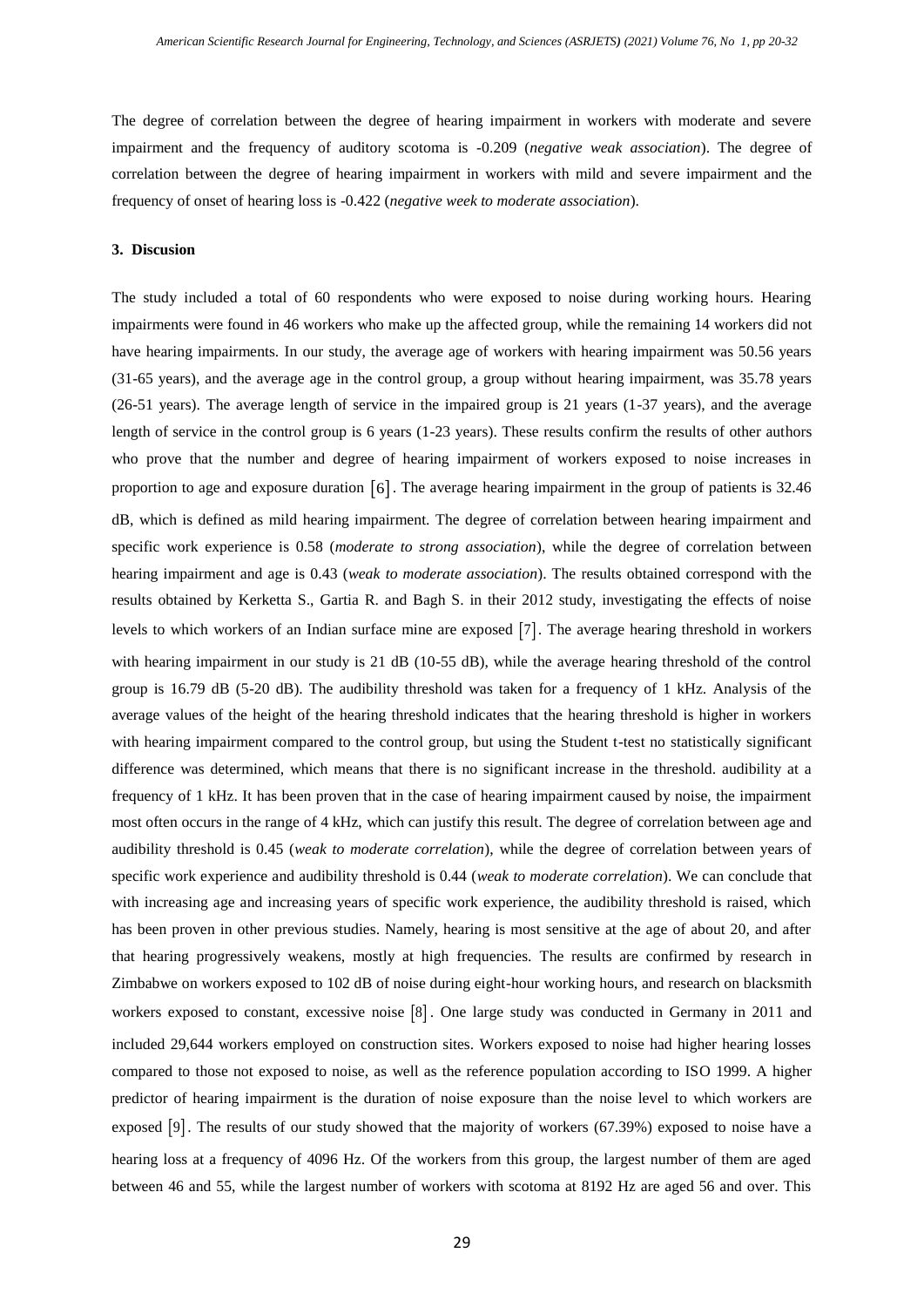matches with the previous knowledge that in the case of hearing impairment, the frequency range of 4096 Hz is most strongly affected by excessive noise, in contrast to impairment caused by aging and affecting higher frequencies. Namely, low frequency sounds (e.g. 300 Hz) when they reach the inner ear will lead to the appearance of an electric potential along the entire length of the cochlea and the greatest potential will occur at the top of the cochlea, i.e. on the helicotrem (28 mm from the oval window). Higher frequency sounds will cause the maximum electrical potential closer to the oval window. For example, for sound at 8 kHz, the corresponding maximum will occur at a distance of 5 mm, and the energy of that sound will be distributed over a smaller area and a smaller number of receptor cells. This means that if the same energy acts on a smaller area the corresponding affected cells will suffer more impairment than would be the case if that energy acted on a larger area. Practically, we can present this experimentally by producing sound with a frequency of 300 Hz and 8 kHz of the same level (e.g. 90 dB). In doing so, we will feel a significantly higher load at 8 kHz sound. This is why hearing cells are most sensitive to noise in the high frequency range of 3 kHz to 8 kHz, and most in the 4 kHz frequency. Strauss S. and associates conducted a study in South Africa in 2014 in which they aimed to describe the different effects of noise exposure and the effects of aging on hearing impairment. Respondents were divided into two groups depending on whether they were exposed to noise. A significant difference in hearing impairment in these two groups was observed mostly in the frequency range of 4 kHz in the age group of 36 to 45 years 10, which matches with our results. Singh L.P. included workers employed in industry in India in its research. Hearing was tested at low (250 Hz– 1 kHz), medium high (1.5-3 kHz) and high frequencies (4–8 kHz). The results showed that over 90% of blacksmith workers have hearing impairment that affects the mid-high and high frequency range. This research pointed to the need to use protection during working hours and the importance of regular systematic reviews  $[11]$ . Analyzing the distribution of workers with hearing impairment in relation to the frequency at which hearing loss begins and the duration of specific work experience, we came to the data that in the group with hearing loss at lower frequencies from 128 to 1024 Hz 50% of workers have work experience at specific job of 21-30 years and only 15% of workers have a specific work experience of up to 10 years, while in the group with hearing loss at higher frequencies from 2048 to 8193 Hz the largest number of workers (38.5%) have a specific job, work experience of up to 10 years, and 34.6% of workers have work experience of 21-30 years. The degree of correlation between hearing impairment in workers with moderate and severe impairment and the frequency of auditory scotoma is 0.209, which means that by increasing the degree of hearing impairment, scotoma occurs at lower frequencies, however, the degree of correlation indicates that this interdependence is weak. The degree of correlation between hearing impairment in workers with moderate and severe impairment and the frequency of onset of hearing loss is 0.422 (*weak to moderate association*), which means that greater hearing impairment begins at lower frequencies. A 1998 study conducted in Turkey included 130 workers employed in industry who were exposed to excessive noise during working hours. The control group consisted of 33 people with intact hearing. Sensorineural hearing loss was found in 71 workers and covered the frequency range of 4 to 6 kHz. It was shown that the impairment occurred within the first ten years of noise exposure, and in the following years there was a progression of impairment 12. An important factor both in our study and in all the above-mentioned studies on hearing impairment with noise there is individual sensitivity. Some people can spend years in a risky workplace without developing a hearing impairment, while more sensitive individuals can get even a severe hearing impairment at the same time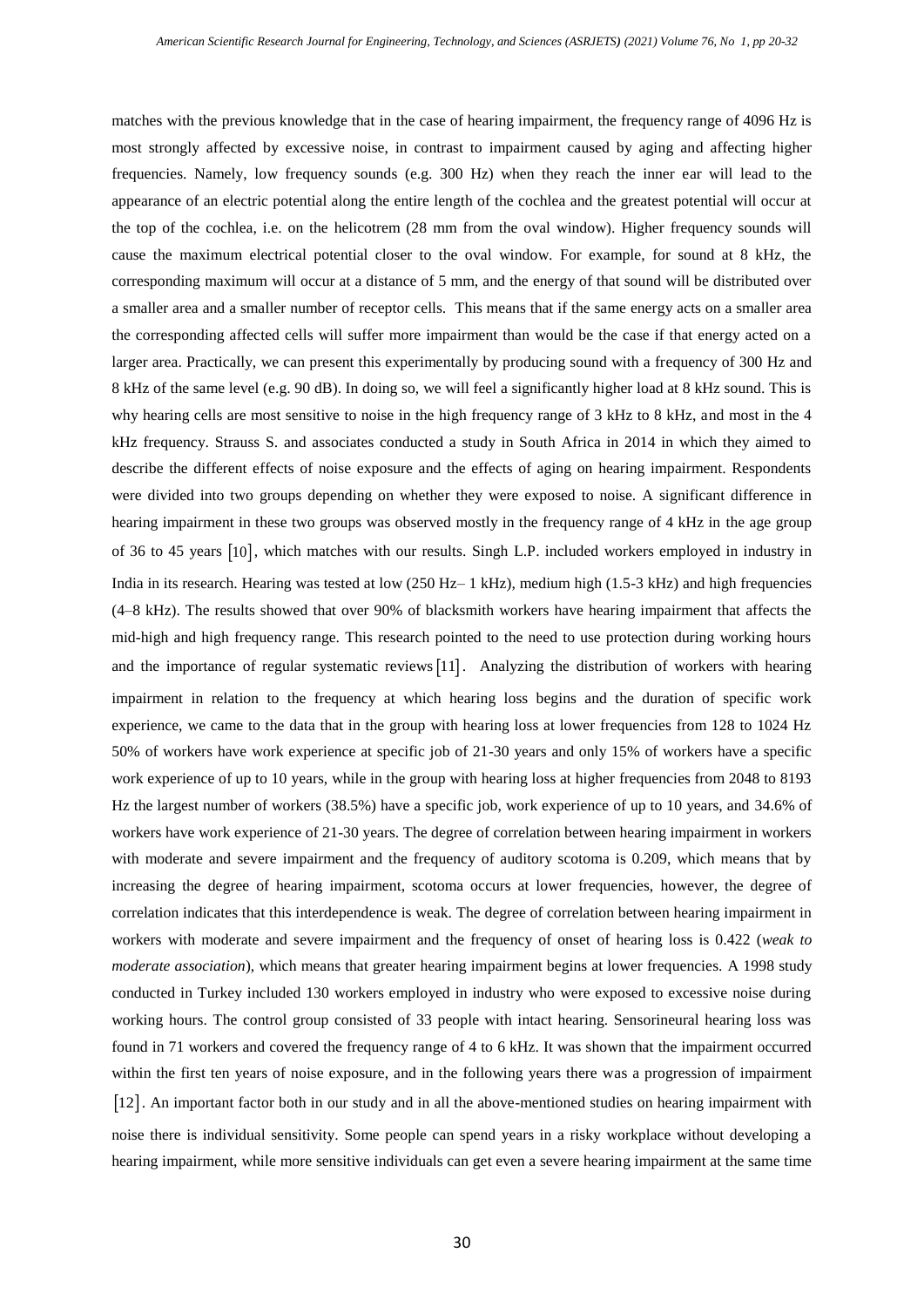and in the same place. These facts were confirmed in a research paper published in 1984 in which workers employed in one weaving mill participated, and the results showed that hearing impairment in some workers occurs in the first months of exposure, in others somewhat later, and in others very late or never. This study also showed that the ability to adapt to extreme noise conditions decreases with age. This ability is greatest in workers who started working at a younger age and endured the longest exposure to noise. Workers who started working at a later age and achieved the lowest average duration of service had the lowest resilience. The results of these studies also indicate less resilience of those workers who were born and lived in the countryside compared to workers born in city. The first category of respondents had hearing impairment in 81% of cases and the second category had hearing impairment in 18% of cases [12]. Hearing loss caused by noise is difficult to distinguish from loss caused by aging. It is also known that men lose their hearing faster than women. Hereditary factors are also very important, as are socioeconomic status, ethnicity, disease, and general health (diabetes, high blood pressure), as well as some chemicals and medications.

# **4. Conclusions**

Based on the analysis of the obtained research results, we came to the following conclusions:

- a. The average age of workers with hearing impairment (50.56 years) is statistically significantly higher than the average age of workers without hearing impairment (35.79 years).
- b. The average number of years of specific work experience for workers with disabilities (21 years) is statistically significantly higher than the average number of years of specific work experience for workers without disabilities (6 years).
- c. Age and years of service are positively correlated with the degree of hearing impairment, so that older workers and workers with longer service experience also have greater hearing impairments.
- d. The largest number of respondents (56.67%) have mild hearing impairment and the smallest number of respondents (3.33%) have severe hearing impairment.
- e. Most workers (67.39%) exposed to noise have hearing loss at a frequency of 4096 Hz. Of the workers from this group, the largest number of them are aged between 46 and 55, while the largest number of workers with scotoma at 8192 Hz are aged 56 and over.
- f. The degree of correlation between hearing impairment in workers with moderate and severe impairment and the frequency of onset of hearing loss is 0.422 (weak to moderate correlation), which means that higher hearing impairments also affect lower frequencies.
- g. People who have been exposed to noise for a long time may adapt and become less sensitive to the harmful effects of noise on hearing. People who are exposed to high levels of noise for the first time will get hearing impairment caused by noise faster.